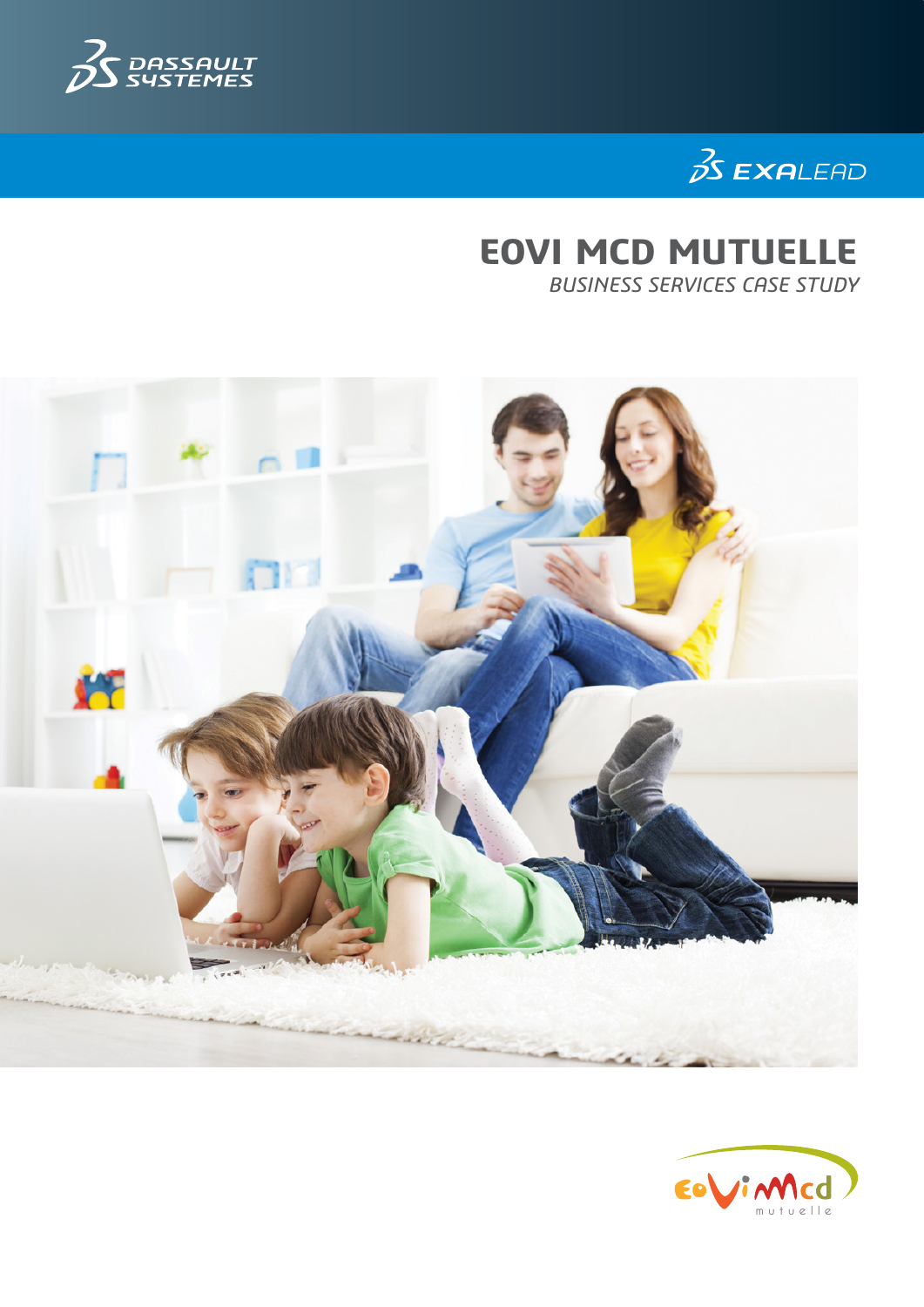#### **Challenge:**

Eovi Mcd mutuelle needed to improve the responsiveness and efficiency of its customer service agents interacting with members and prospects via telephone.

## **Solution:**

The company selected Dassault Systèmes' **3D**EXPERIENCE® Platform and its customer engagement application EXALEAD OneCall for its front and back office customer service activities.

#### **Benefits:**

Eovi Mcd mutuelle employees have fast and streamlined access to the internal information systems of each entity and a federated view of all pertinent data, resulting in more questions answered on the first call and increased customer satisfaction.

## **Healthcare blues**

Are the French worried about the rising cost of healthcare? In a study published in 2012 by Deloitte Conseil<sup>1</sup> on the perception the French have of their healthcare system, the majority of those surveyed are indeed concerned with healthcare costs. Moreover, nearly 2/3 of the 1,001 people questioned declared that the recent economic slowdown has had a negative effect on household budgets devoted to healthcare. This means that shopping around for complementary healthcare coverage is a necessary evil that can unfortunately become a frustrating obstacle course for many. Consumers are well-informed, know what they want and have many questions. And they expect fast and precise answers from the person they are speaking to. "In a face-to-face discussion with a prospect or client, time is not that important," said Frédéric Louis, chief information officer at Eovi Mcd mutuelle. "But over the phone, it's a little bit more complicated. Operators must have access to as much information as possible and finding it must be instantaneous so as not to keep the client waiting."

#### **First-call resolution for better customer satisfaction**

Eovi Mutuelle recently merged with Mcd Mutuelle to become the number two complementary mutual insurance company in France with 200 agencies nationwide. "We provide clients with a variety of insurance plans yet each has its own information system. In the past, to answer incoming questions over the phone, customer service agents would have to jump around from one vertical information silo to another, which is very time consuming and with no guarantee that the information they find represents a complete picture of the situation," Louis said. "The agent's task becomes even more complicated because as clients become savvier, the volume and complexity of incoming questions increases. A CRM sustem could suffice but these types of systems are for customer management, not for live interaction with customers on the phone. Customer service agents need to satisfy callers the first time around, and not require them to call back or to call someone else because they still have unanswered questions. And the call must be as short as possible," Louis continued. "So, in early 2013, we decided it was critical to provide agents with a 360° view of

#### **Focus on Keyrus**

Leading consultants in the integration of Business Intelligence and e-Business solutions for large accounts and ERP/CRM solutions for the mid-market, Keyrus currently has more than 1,600 employees in 12 countries and assists its customers in optimizing their performance by offering them a full range of services in management consulting, BI, e-Business, and enterprise management solutions. Keyrus accompanied Eovi Mcd mutuelle in its choice of a search engine solution, implemented and tailored this solution to Eovi Mcd mutuelle's specifications and provided user training and assistance on demand.

**For more information** www.keyrus.com

every client and every offer we propose at Eovi Mcd mutuelle if we were to improve agent responsiveness and enable them to provide better service to prospects and clients."

Eovi Mcd mutuelle customer service agents had much to gain if they had at their disposal a complete picture of each client, including, for example, personal information and history, details of different coverage plans, and even a complete listing and summary of every call with Eovi Mcd mutuelle. It would not only improve the quality of their response, it would also help them propose additional services that are relevant to a client's or prospect's particular situation. This means more business for Eovi Mcd mutuelle. "We could have consolidated all our information into one of our existing information systems, but it would have been illogical to mix different types of information together, not to mention time-consuming. So we decided to preserve the integrity of each system and use the customer engagement application EXALEAD OneCall from Dassault Systèmes' **3D**EXPERIENCE® Platform to search through all our systems and to provide agents with a federated view of all the information that is pertinent to a caller's situation. For the merger with Mcd Mutuelle, for instance, each information system remains independent yet we have total visibility thanks to EXALEAD," Louis explained.



"With a customer engagement system like EXALEAD OneCall, we have a better clientemployee experience overall."

> — Frédéric Louis Chief Information Officer Eovi Mcd mutuelle

1 www.deloitte.com/assets/Dcom-France/Local%20Assets/Documents/Votre%20Secteur/ Sant%C3%A9%20et%20sciences%20de%20la%20vie/20120117%20-%20 Presentation%20Etude%20Deloitte%20Sant%C3%A9%20France%202011.pdf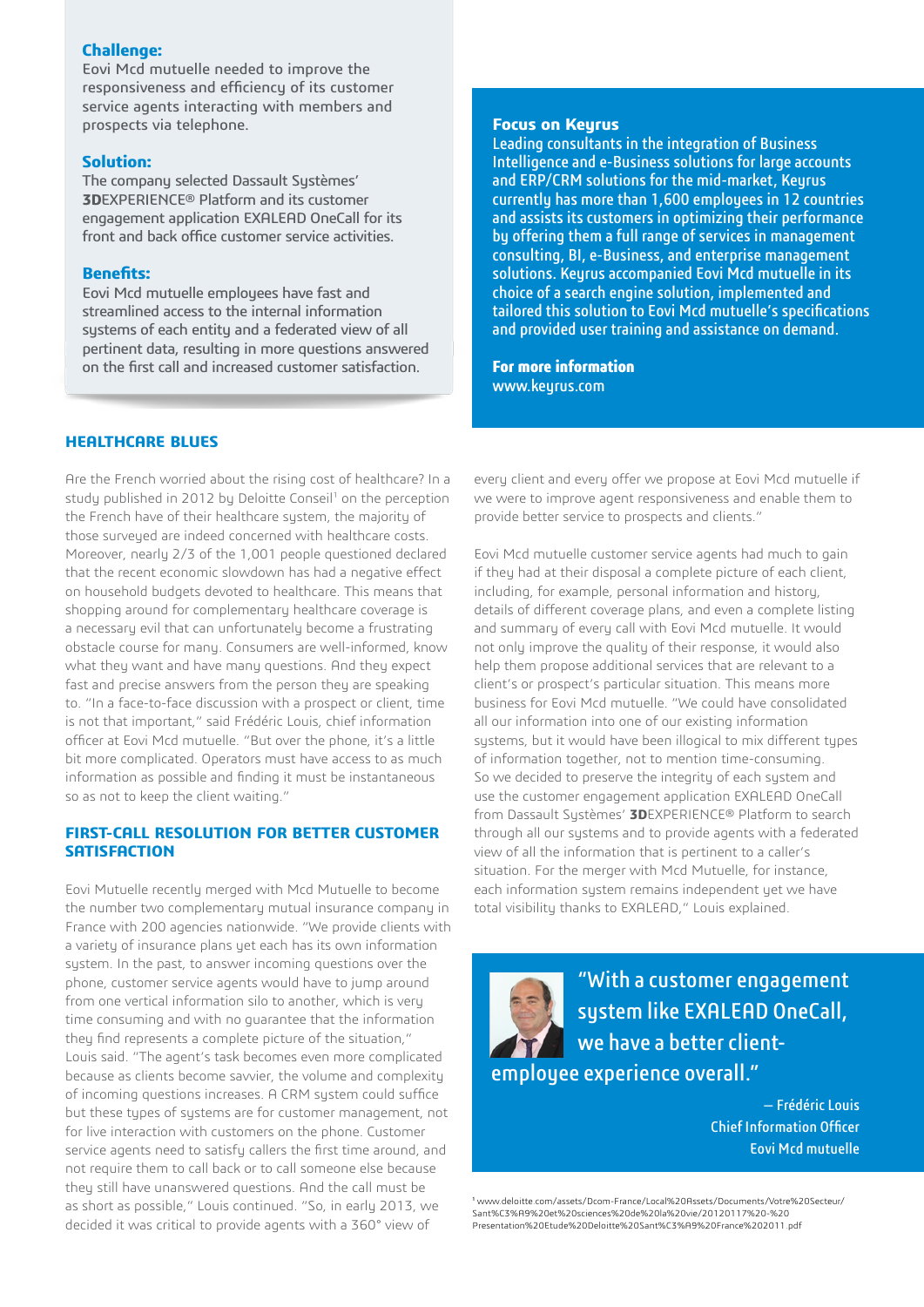

## **Customer engagement system for a better customer experience**

Eovi Mcd mutuelle is satisfied with EXALEAD OneCall for a number of reasons. "First of all, we were impressed by its 'non-intrusive' side, in other words, the ease with which we were able to index our existing systems," Louis said. "Moreover, it is a high-performance system that enabled us to index all our databases in a very short amount of time. Our most important system, the user information database, which contains over two million members, took only 15 minutes to index which is remarkable." Other benefits include a low learning curve and a user interface tailored to the needs of the profiles of the company's different employees involved with customer service on various levels. "Approximately 50% of the company's employees are either in direct contact with clients or doing back office work tailoring healthcare coverage," he said. "Their needs are different, which is why Dassault Systèmes' partner Keyrus that accompanied us during the selection and implementation of EXALEAD, organized workshops with all future OneCall users from the various departments so that they may express their 'wish list' for the ideal search results screen. Keyrus then customized the screen to our requirements, which increased user adoption of the application. Their expertise and approach were key to our successful implementation."

Since EXALEAD OneCall was implemented, Eovi Mcd mutuelle phone service agents have been under less stress when dealing with clients over the phone because all relevant information is intelligently displayed right in front of them. "Our clients and prospects receive better, more personalized answers because the agent they are speaking to knows them better," Louis continued. "And of course, senior management is satisfied because our employees are more efficient and more responsive and provide better service. With a customer engagement sustem like EXALEAD OneCall, we have a better clientemployee experience overall."

OneCall User Interface for Eovi Mcd mutuelle

## **Focus on Eovi Mcd mutuelle**

Number 2 inter-professional French mutual insurance company for private individuals, businesses and selfemployed professionals.

**Products:** Healthcare coverage, protection insurance, long-term care insurance, social health insurance, retirement plans, savings

**Employees:** 1,400

**Headquarters:** Paris, France

**Revenue:** 800 million euros

**Clients:** 1.4 million people insured

**For more information** www.eovi.fr